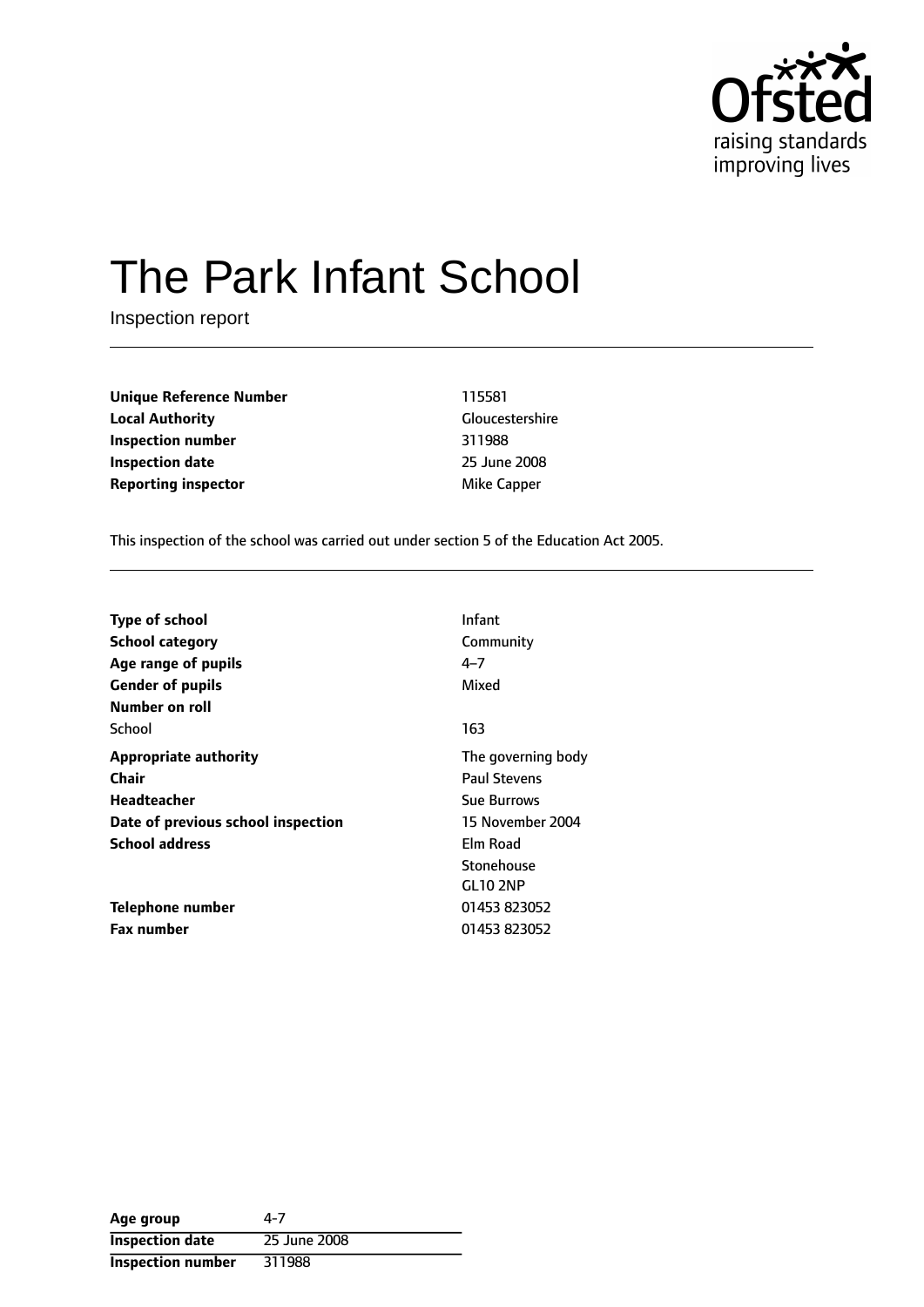.

© Crown copyright 2008

#### Website: www.ofsted.gov.uk

This document may be reproduced in whole or in part for non-commercial educational purposes, provided that the information quoted is reproduced without adaptation and the source and date of publication are stated.

Further copies of this report are obtainable from the school. Under the Education Act 2005, the school must provide a copy of this report free of charge to certain categories of people. A charge not exceeding the full cost of reproduction may be made for any other copies supplied.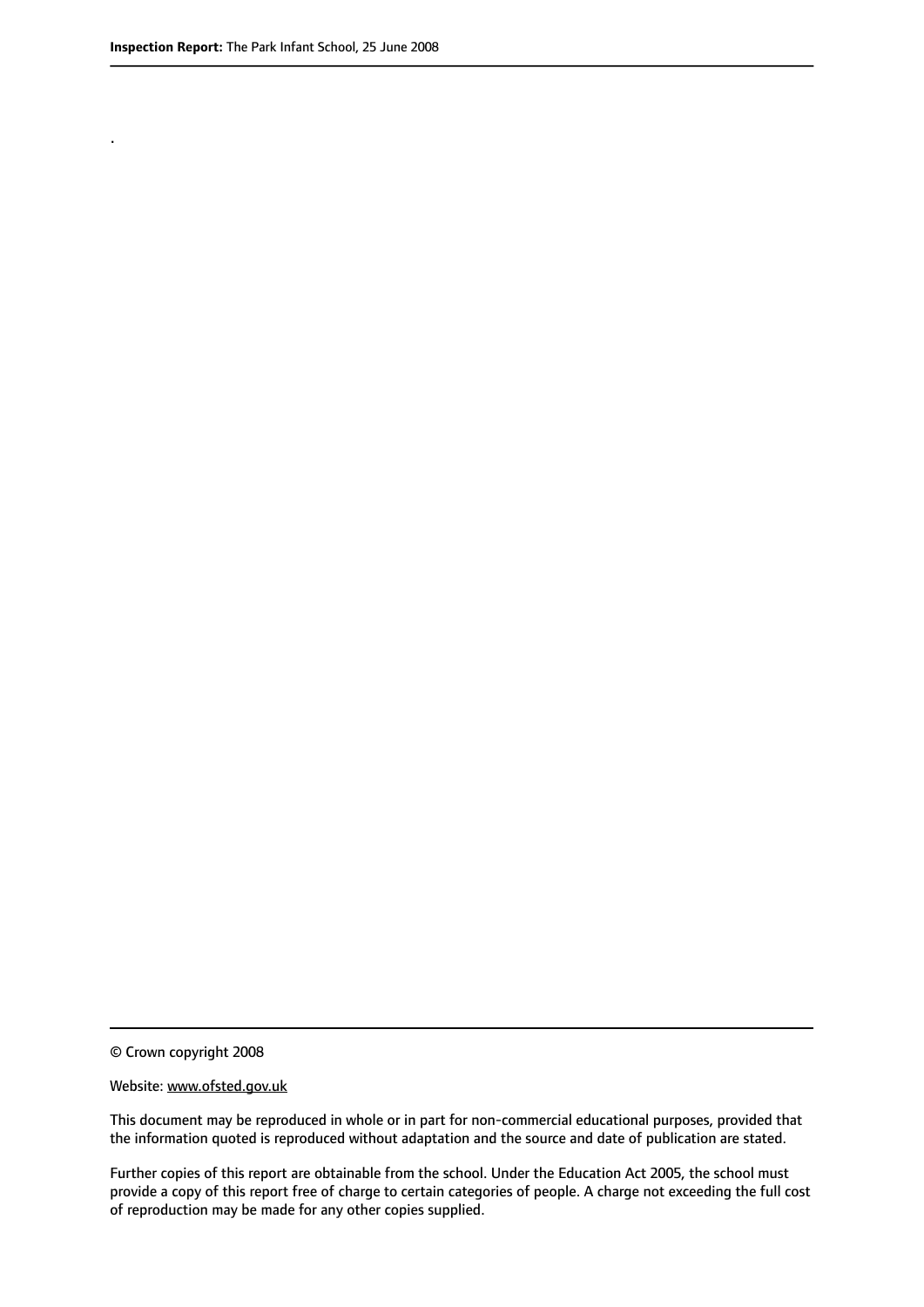# **Introduction**

The inspection was carried out by one Additional Inspector. The inspector evaluated the overall effectiveness of the school and investigated the following issues:

Standards and progress, especially the progress of girls in mathematics.

The effectiveness of the school's recently revised systems for tracking pupils' progress across the school.

Pupils' responsibility taking and their contribution to the school and wider community.

The use of the outdoor curriculum to support learning.

Leaders' approach to innovation and its impact on pupils' learning.

Evidence was gathered from observations of pupils at work and play, discussion with staff, governors and pupils, scrutiny of documentation and an analysis of parents' views. Other aspects of the school's work were not investigated in detail, but the inspector found no evidence to suggest that the school's own assessments, as given in its self-evaluation, were not justified, and these have been included where appropriate in this report.

## **Description of the school**

Most pupils in this slightly smaller than average infant school come from the local community. The proportion identified as having learning difficulties and/or disabilities is broadly average. The school shares its site with a Children's Centre.

#### **Key for inspection grades**

| Grade 1 | Outstanding  |
|---------|--------------|
| Grade 2 | Good         |
| Grade 3 | Satisfactory |
| Grade 4 | Inadequate   |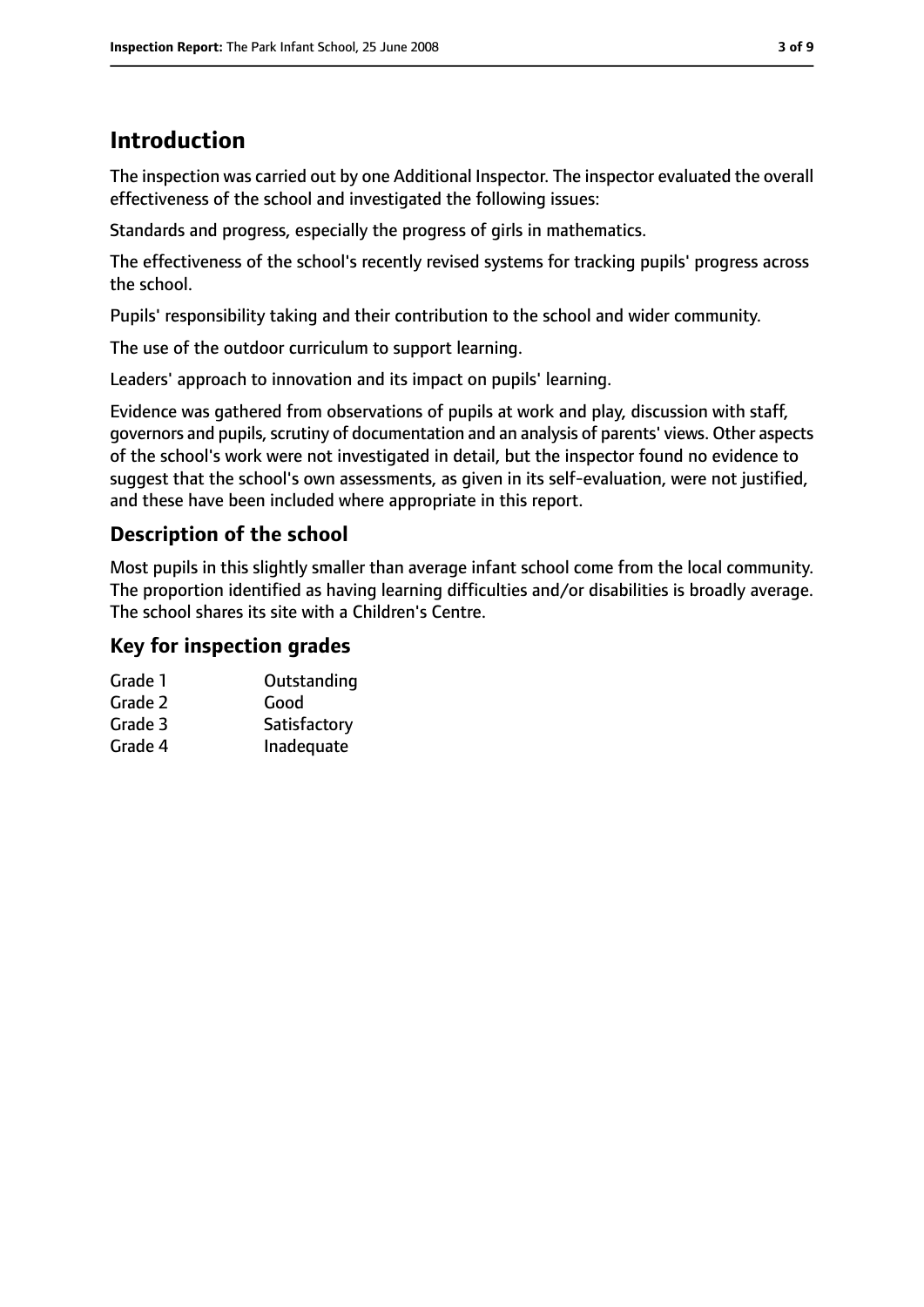## **Overall effectiveness of the school**

#### **Grade: 1**

In this outstanding school, pupils make excellent progress and flourish both socially and academically. The school lays an extremely strong foundation for the next stage of pupils' education and their later life. The excellent curriculum and the exceptionally high quality of care, guidance and support mean that pupils develop a love of learning and a deep appreciation of the wonders of the world around them. Pupils rightly comment, 'We do lots of exciting things and have great fun in and out of lessons'.

Pupils' achievement is excellent due to the very high quality of teaching across the school. Children get off to an excellent start in the Foundation Stage (Reception Year) and standards continue to improve at a rapid rate as pupils get older, reaching above average levelsin reading, writing and mathematics by the end of Year 2. Over the last year, the school has worked successfully to close a slight gap in the attainment of boys and girls in mathematics. Pupils have benefited from being taught in ability groups for some numeracy lessons in Year 2 and there has been a sharp focus on planning work that takes into account the different ways in which boys and girls learn.

Throughout the school, teachers ensure that there is good challenge in all lessons, with work being very closely matched to pupils' differing abilities. Pupils with learning difficulties and/or disabilities are supported very well by very skilled teaching assistants who make a significant contribution to the life of the school. Teachers manage pupils' behaviour very well and encourage them to do their best at all times. Teachers give pupils very clear guidance to help them understand how to improve.

Pupils' personal development is excellent. They are very proud of the school and their excellent attitudes and behaviour are key factors in its success. Pupils greatly enjoy school and there is a delightful atmosphere in lessons. Relationships between classmates and adults are superb, with everyone helping each other when needed. The school effectively encourages good attendance, although some parents still take their children on holiday in term time. Pupils very happily take responsibility and they make an excellent contribution to the community. This is clearly seen in the very conscientious way in which the school council takes on its work. Councillors are very enthusiastic and they have helped to improve the school. For example, they are extremely pleased with the new toilets that they helped to design. Pupils also contribute very well to the community beyond school. They take an active part in town events and show an excellent concern for the needs of others by raising money for a partner school in Gambia.

The curriculum provides pupils with a very wide range of experiences that take very good account of their needs and interests. There is a very strong focus on developing basic skills in literacy and numeracy, but creativity and imagination are also encouraged very successfully. Visits and visitors support learning extremely effectively. Pupils are especially positive about the many opportunities that they get to work out of doors. For example, pupils in Year 2 talk with delight about their recent visits to local woodlands where they worked together to build hides and to learn about conservation. Pupils also benefit enormously from the school's own superb outdoor facilities that give them many opportunities to work together and to explore their environment. Use of this'outdoor classroom' is very carefully planned and has an especially positive effect on pupils' excellent understanding of how to stay safe and healthy. Pupils use the school gardens to grow their own food that they then cook. They are very aware of the need to use outdoor resources sensibly and they follow safety rules very diligently.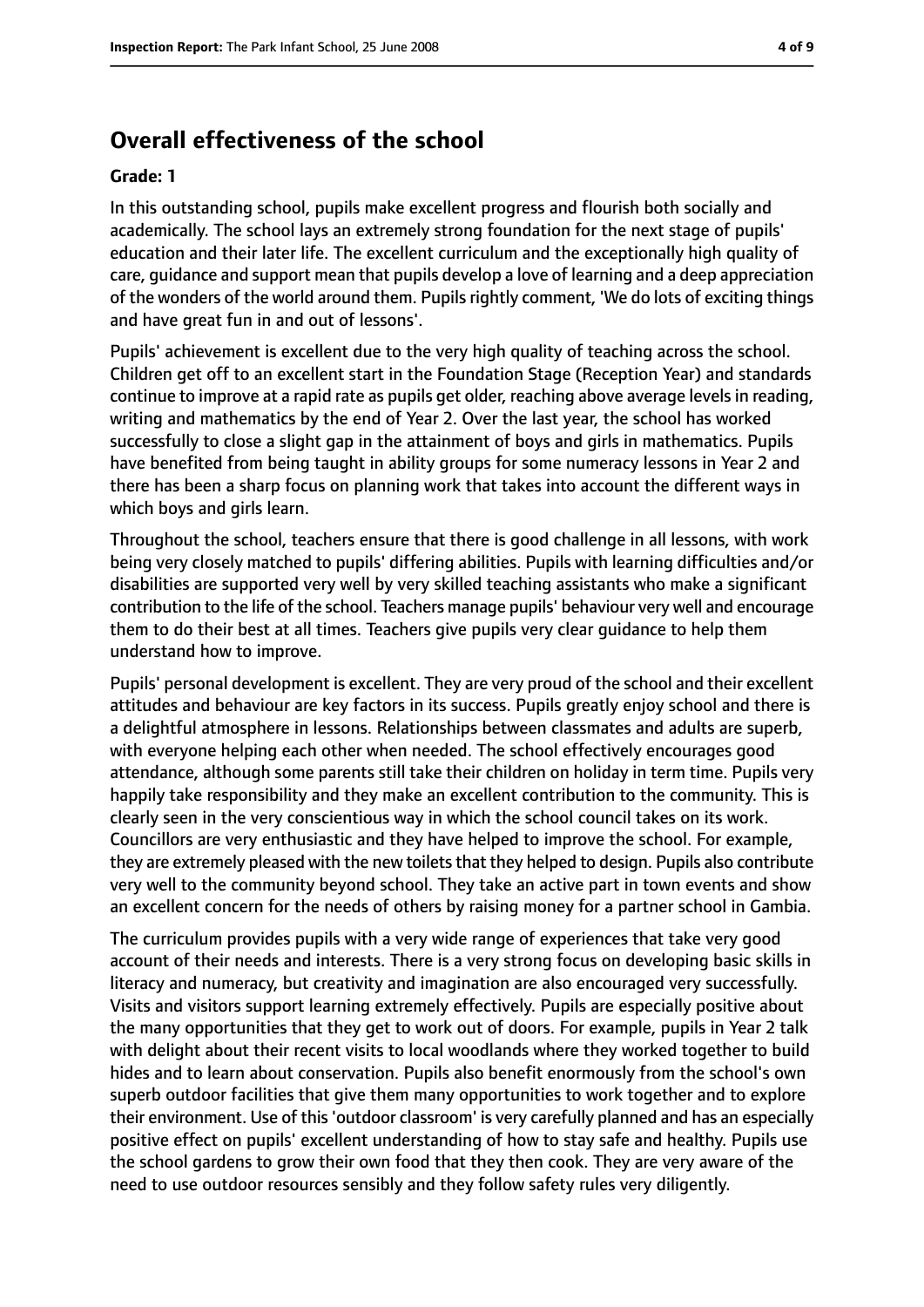The school is so successful because the headteacher, staff and governors have created an ethos in which all members of the community are valued and respected. There are excellent systems for checking how well the school is doing and these are being continually refined to improve their usefulness. For example, the school has recently adopted a new system for tracking pupils' progress. This builds strongly on what was already in place and gives a very clear picture of how pupils progress from year to year. Senior leaders have rightly identified that this new tracking system now needs time to be embedded into school practice so that any very minor inconsistencies in provision can be identified even more quickly.

Leaders willingly embrace innovation but only after careful consideration of how it will help to improve provision. The school has been at the forefront of using story making to introduce pupils to a foreign language. This has had a very good impact on learning, with even the youngest pupils confidently speaking simple French words and also applying their improved knowledge of story structures and sequences to their everyday writing in English. There is a strong drive for continued improvement that is evident amongst leaders at all levels, with the shared sense of purpose and teamwork amongst staff and governors being exceptionally strong. The school has demonstrated very clearly in the way that it has maintained high standards since the last inspection and has significantly improved provision in information and communication technology that it is very well placed to improve further.

The school works very closely with a range of partners, including the Children's Centre, other schools and support agencies. Parents rightly hold the school in very high regard, typically saying things such as, 'staff always have the needs of the children at the heart of their work' and 'the children have fun and learn at the same time'. Comments such as these accurately capture the main strengths of this very successful school.

## **Effectiveness of the Foundation Stage**

#### **Grade: 1**

'My son has gone from strength to strength since starting in Reception.' This comment from a parent is typical of the very positive view that parents have of the Reception Year. Children start school with skills that are lower than those typically found, especially in language and literacy. They make excellent progress from these low starting points and standards are broadly average by the end of the Reception Year. Children achieve so well because provision is very well managed, they are very well cared for and teaching takes very close account of their different starting points to provide high levels of challenge in lessons. Early reading and writing skills develop especially quickly. This is because new letter sounds are introduced in a very structured way and children are given many opportunities to talk and write throughout the day. This has a very positive effect on learning, especially for boys who develop excellent attitudes towards writing. There is an excellent curriculum that promotes personal skills very effectively. Adults make particularly good use of the 'Forest School' to teach children about the environment and caring for living things.

#### **What the school should do to improve further**

■ Embed across the school the newly extended systems for tracking pupils' progress from year to year so that any minor inconsistencies in provision can be picked up even more quickly.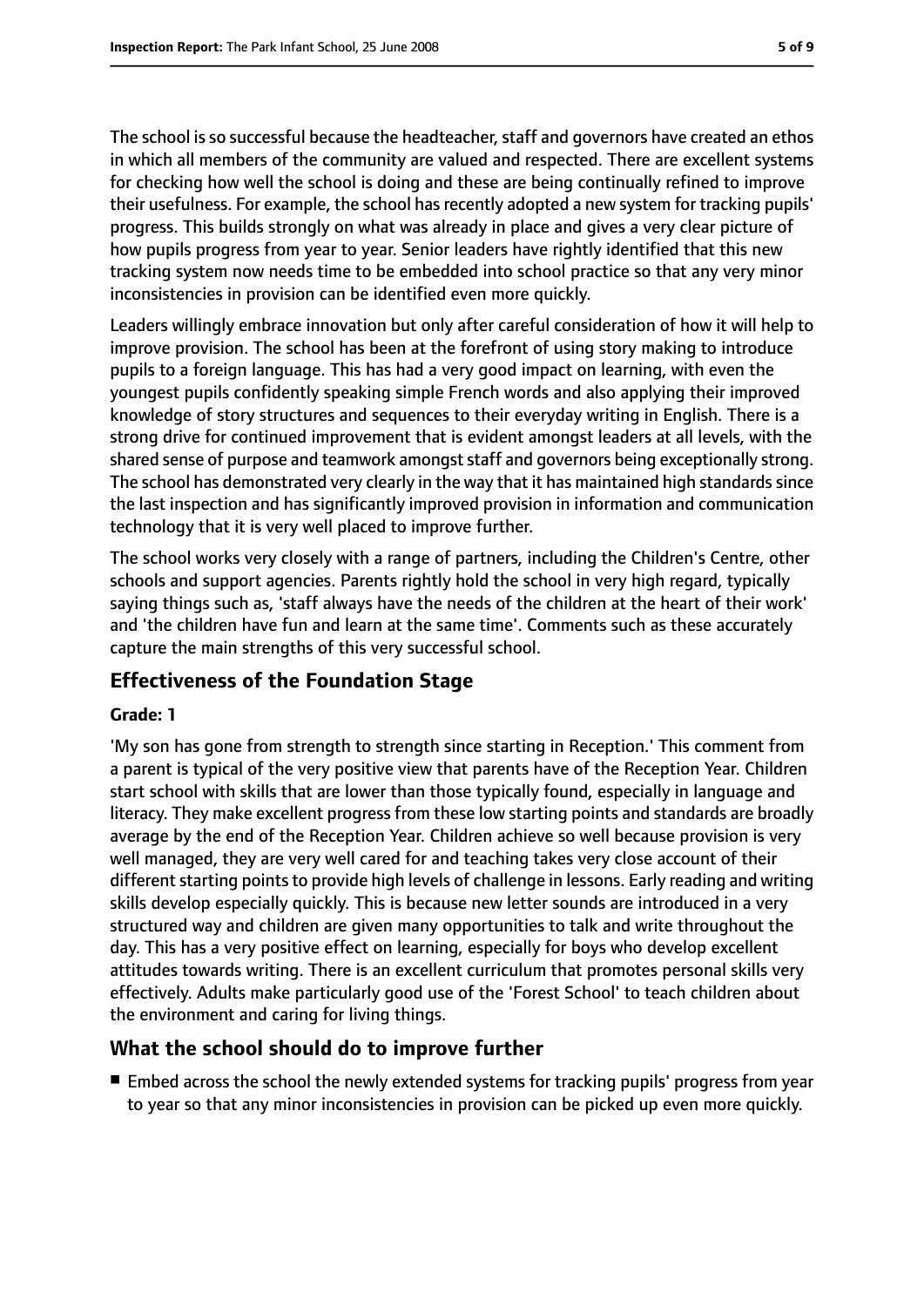**Any complaints about the inspection or the report should be made following the procedures set out in the guidance 'Complaints about school inspection', which is available from Ofsted's website: www.ofsted.gov.uk.**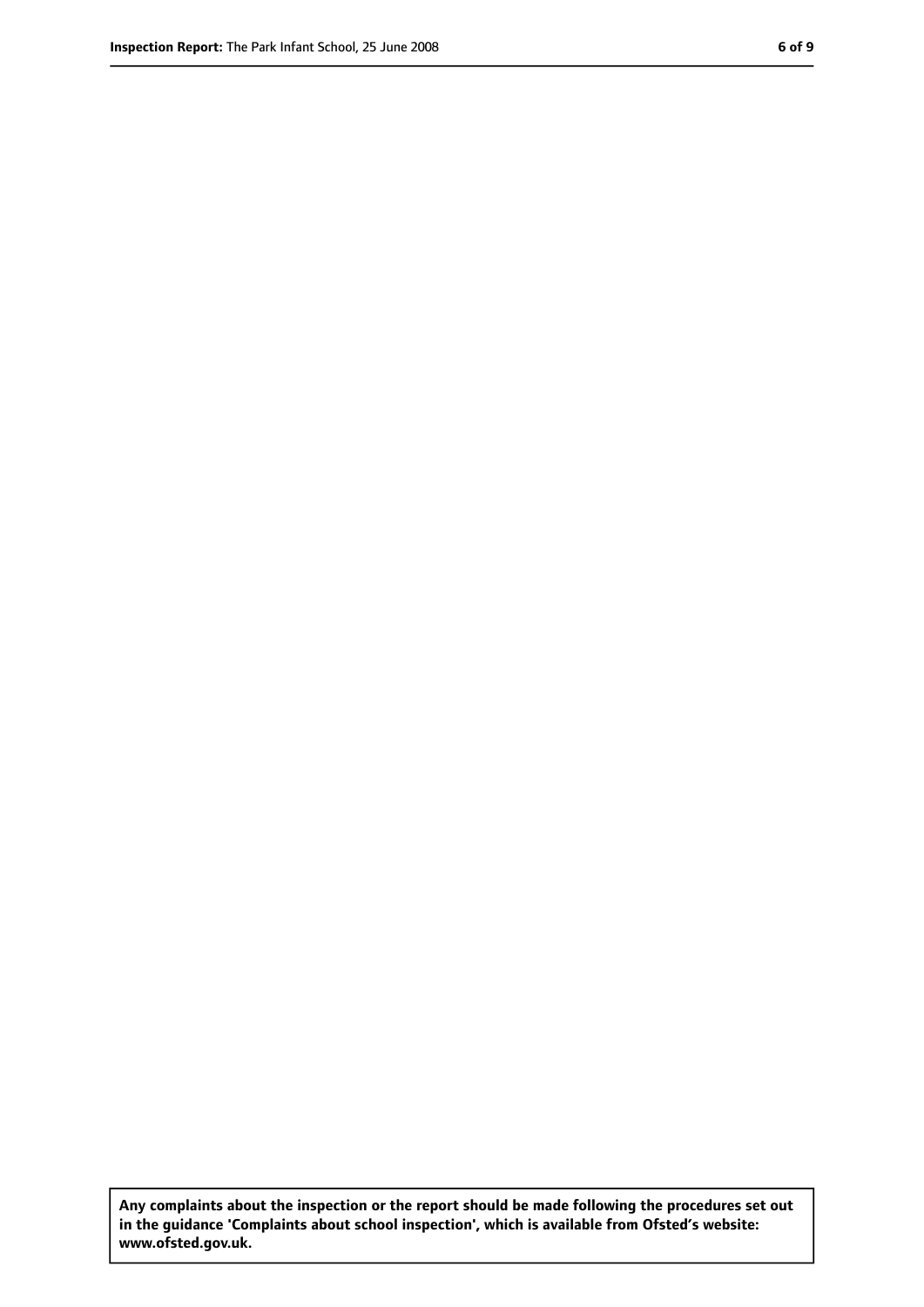#### **Annex A**

# **Inspection judgements**

| $^{\circ}$ Key to judgements: grade 1 is outstanding, grade 2 good, grade 3 satisfactory, and | School         |
|-----------------------------------------------------------------------------------------------|----------------|
| arade 4 inadequate                                                                            | <b>Overall</b> |

## **Overall effectiveness**

| How effective, efficient and inclusive is the provision of education, integrated<br>care and any extended services in meeting the needs of learners? |     |
|------------------------------------------------------------------------------------------------------------------------------------------------------|-----|
| Effective steps have been taken to promote improvement since the last<br>inspection                                                                  | Yes |
| How well does the school work in partnership with others to promote learners'<br>well-being?                                                         |     |
| The effectiveness of the Foundation Stage                                                                                                            |     |
| The capacity to make any necessary improvements                                                                                                      |     |

#### **Achievement and standards**

| How well do learners achieve?                                                                               |  |
|-------------------------------------------------------------------------------------------------------------|--|
| $\mathsf I$ The standards <sup>1</sup> reached by learners                                                  |  |
| How well learners make progress, taking account of any significant variations between<br>groups of learners |  |
| How well learners with learning difficulties and disabilities make progress                                 |  |

## **Personal development and well-being**

| How good is the overall personal development and well-being of the<br>learners?                                  |  |
|------------------------------------------------------------------------------------------------------------------|--|
| The extent of learners' spiritual, moral, social and cultural development                                        |  |
| The extent to which learners adopt healthy lifestyles                                                            |  |
| The extent to which learners adopt safe practices                                                                |  |
| How well learners enjoy their education                                                                          |  |
| The attendance of learners                                                                                       |  |
| The behaviour of learners                                                                                        |  |
| The extent to which learners make a positive contribution to the community                                       |  |
| How well learners develop workplace and other skills that will contribute to<br>their future economic well-being |  |

## **The quality of provision**

| How effective are teaching and learning in meeting the full range of the<br>learners' needs?                        |  |
|---------------------------------------------------------------------------------------------------------------------|--|
| $\mid$ How well do the curriculum and other activities meet the range of needs $\mid$<br>and interests of learners? |  |
| How well are learners cared for, quided and supported?                                                              |  |

 $^1$  Grade 1 - Exceptionally and consistently high; Grade 2 - Generally above average with none significantly below average; Grade 3 - Broadly average to below average; Grade 4 - Exceptionally low.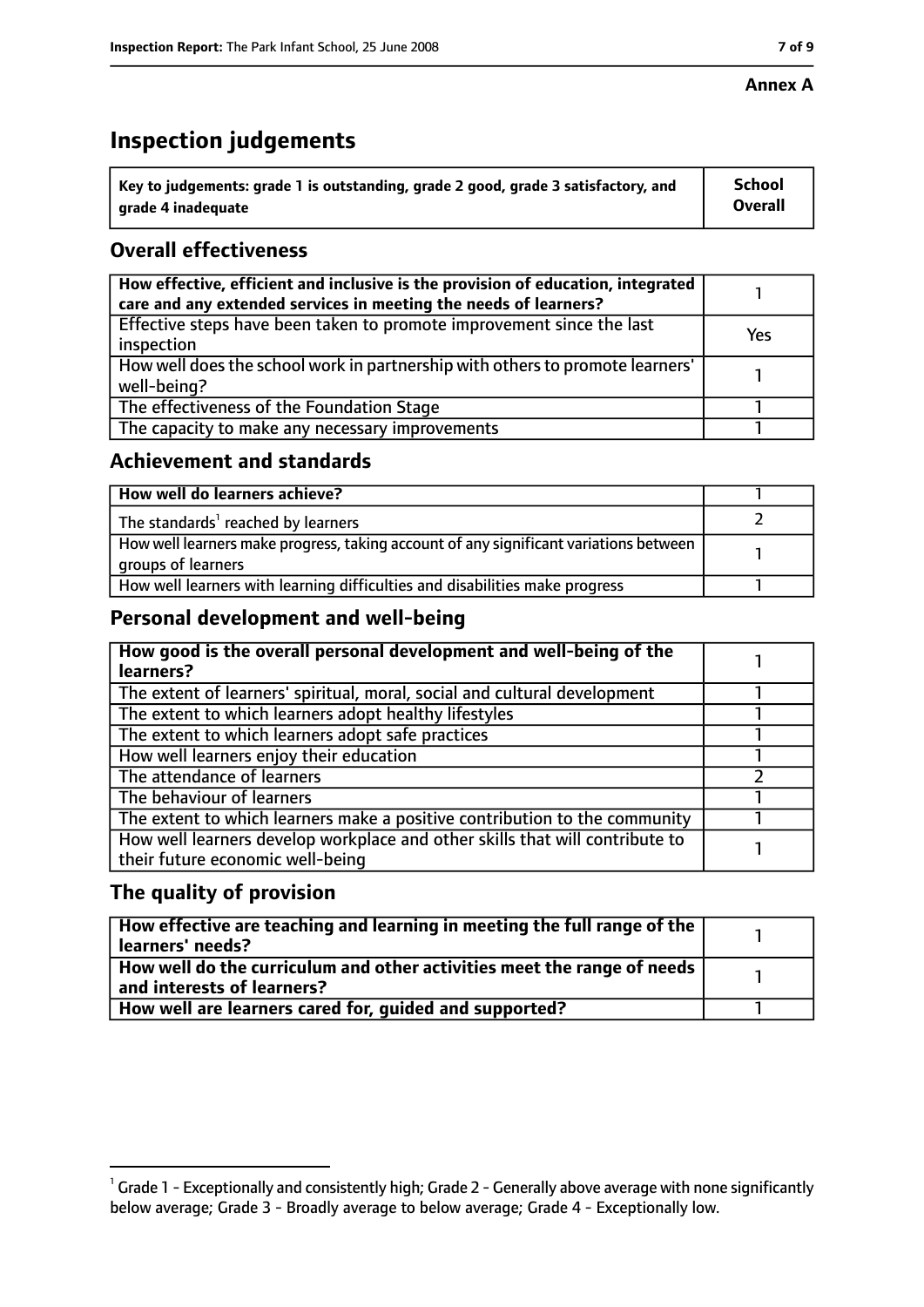# **Leadership and management**

| How effective are leadership and management in raising achievement<br>and supporting all learners?                                              |     |
|-------------------------------------------------------------------------------------------------------------------------------------------------|-----|
| How effectively leaders and managers at all levels set clear direction leading<br>to improvement and promote high quality of care and education |     |
| How effectively leaders and managers use challenging targets to raise standards                                                                 |     |
| The effectiveness of the school's self-evaluation                                                                                               |     |
| How well equality of opportunity is promoted and discrimination tackled so<br>that all learners achieve as well as they can                     |     |
| How effectively and efficiently resources, including staff, are deployed to<br>achieve value for money                                          |     |
| The extent to which governors and other supervisory boards discharge their<br>responsibilities                                                  |     |
| Do procedures for safequarding learners meet current government<br>requirements?                                                                | Yes |
| Does this school require special measures?                                                                                                      | No  |
| Does this school require a notice to improve?                                                                                                   | No  |